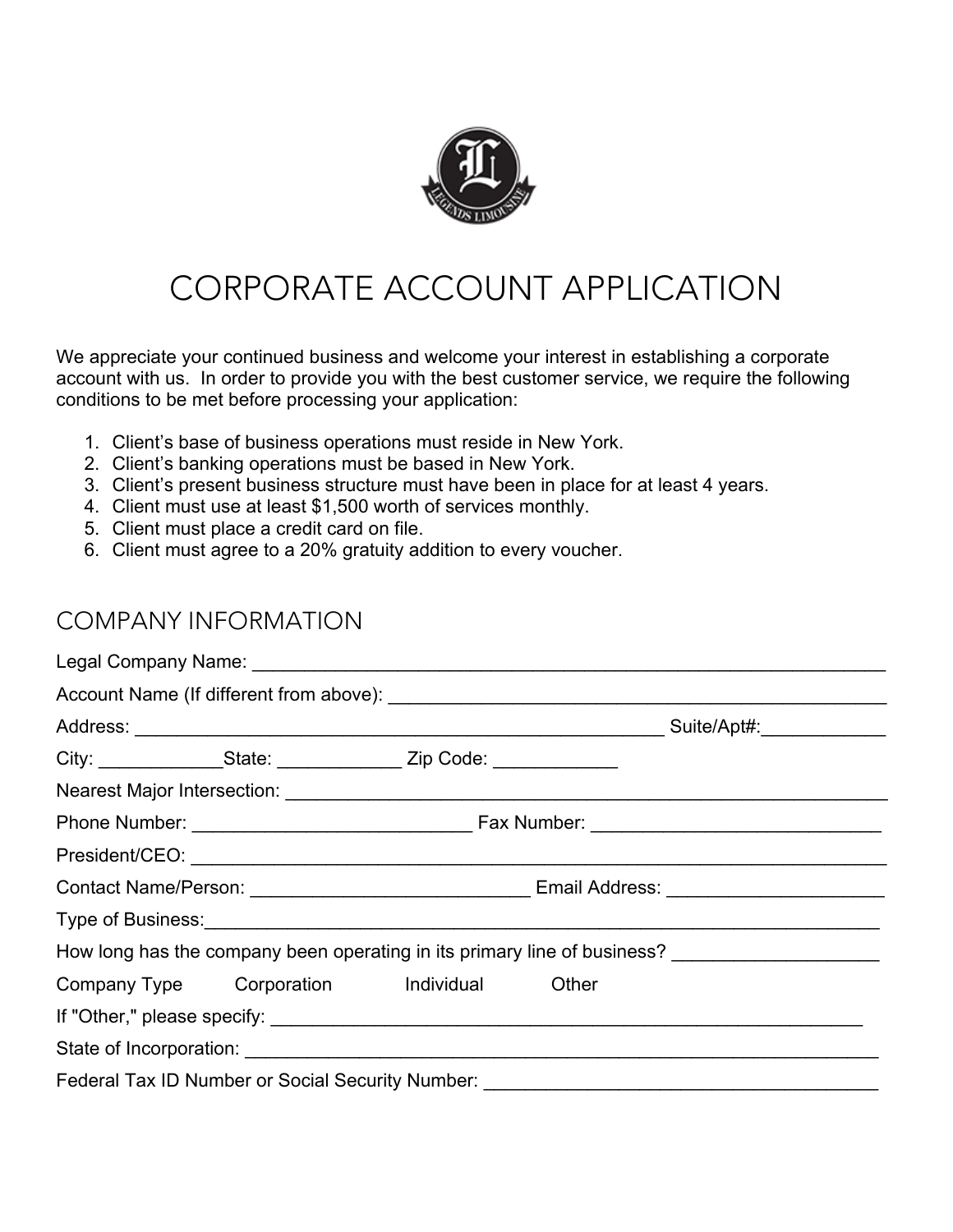| Dun & Bradstreet Number: University Public Public Public Public Public Public Public Public Public Public Public Public Public Public Public Public Public Public Public Public Public Public Public Public Public Public Publ |                               |  |
|--------------------------------------------------------------------------------------------------------------------------------------------------------------------------------------------------------------------------------|-------------------------------|--|
| Your Corporate Bank: Vour Corporate Bank:                                                                                                                                                                                      | Account Type: _______________ |  |
| Branch Address: Entry the Second Second Second Second Second Second Second Second Second Second Second Second Second Second Second Second Second Second Second Second Second Second Second Second Second Second Second Second  |                               |  |
| Company's Account number(s) at this bank:                                                                                                                                                                                      |                               |  |
| Company's Bank Officer at Branch:                                                                                                                                                                                              |                               |  |
| Direct Phone # to Officer:                                                                                                                                                                                                     | Direct Fax #:                 |  |

# REFERENCES

Please submit three verifiable credit or professional references which are not connected in any way to your business. References which frequently use your company's services are preferable.

| Company Name | Citv/State | <b>Phone Number</b> | <b>Contact Person</b> | <b>Nature of Business</b> |
|--------------|------------|---------------------|-----------------------|---------------------------|
|              |            |                     |                       |                           |
|              |            |                     |                       |                           |
|              | __________ | _____________       | ___________           |                           |
|              |            |                     |                       |                           |

I hereby give my express authorization to the aforementioned banking institution, bank officers and three credit or professional references to any persons affiliated thereto or any other individual, company or organization to provide any representative of Legends Limousine, Inc. with any information regarding credit suitability or general reputation. In addition, I hereby waive any liability arising from this exchange of information and release all parties from all liability of any nature.

# CREDIT CARD INFORMATION

I hereby authorize Legends Limousine, Inc. to bill my credit card below for transportation services used each month. In addition, I authorize this form to be maintained securely for this express purpose and all other subsequent vehicle transportation that I or my authorized agents partake of in the future through Legends Limousine, Inc. Any transactions completed on my behalf will be marked as "Signature on File" in the voucher signature field. By signing this contract, I hereby waive all rights on behalf of myself and the credit card issuing company to acquire signed credit card vouchers for each ride I bill to the following card for transportation services. Lastly, I recognize that I am aware of all rates charged.

| Credit CardType:                   | Visa | MasterCard | Amex                    | <b>Discover</b> |  |
|------------------------------------|------|------------|-------------------------|-----------------|--|
| Account Number:                    |      |            | <b>Expiration Date:</b> |                 |  |
| 3 or 4 digit Security Code on Card |      |            |                         |                 |  |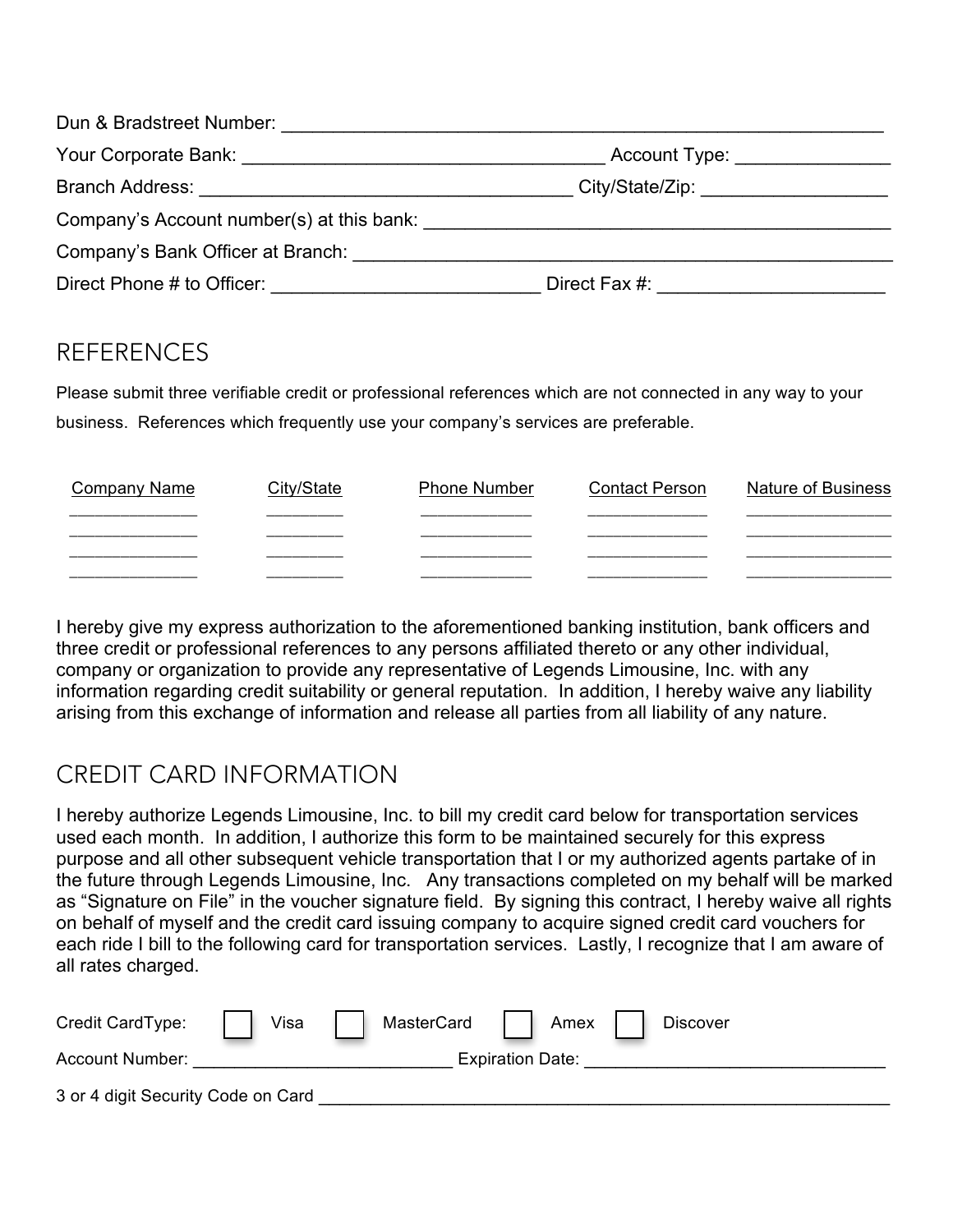| City:                        | State: ______ | Zip Code: The Code Service Service Service Service Service Service Service Service Service Service S |       |  |
|------------------------------|---------------|------------------------------------------------------------------------------------------------------|-------|--|
| <b>Cardholder Signature:</b> |               |                                                                                                      | Date: |  |

President/Owner/CEO signature (if not cardholder): \_\_\_\_\_\_\_\_\_\_\_\_\_\_\_\_\_\_\_\_\_\_\_\_\_\_\_\_\_

| 1. All invoices for services rendered will be processed on the credit<br>card provided before being faxed or emailed to the client. Please<br>retain these documents for your records.                                                                                                                        |                                |
|---------------------------------------------------------------------------------------------------------------------------------------------------------------------------------------------------------------------------------------------------------------------------------------------------------------|--------------------------------|
| 2. Clients must provide a clear and legible photocopy of the front and<br>back of the credit card listed in addition to a copy of a valid, non-<br>expired a photo I.D. The cardholder's driver's license or passport<br>are considered eligible forms of I.D. when submitting along with the<br>application. | <b>Official Seal Goes Here</b> |
| 3. Please imprint your company's official seal in the space provided<br>to the right.                                                                                                                                                                                                                         |                                |

# COMPANY BILLING REQUIREMENTS

**\_\_\_\_\_\_\_\_\_\_\_\_\_\_\_\_\_\_\_\_\_\_\_\_\_\_\_\_\_\_\_\_\_\_\_\_\_\_\_\_\_\_\_\_\_\_\_\_\_\_\_\_\_\_\_\_\_\_\_**

Is a P.O., Voucher Number or Dept Code required? Yes: \_\_\_\_\_\_\_\_ No: \_\_\_\_\_\_\_\_ If "Yes," please indicate specific requirements:

Account Password: from 1 to 7 characters/numbers or combination. We recommend a password your Authorized Bookers only know, for your protection. Yes: \_\_\_\_\_\_\_ No: \_\_\_\_\_\_\_\_ **If "Yes", please indicate your Password:** 

 $\mathcal{L}_\mathcal{L} = \mathcal{L}_\mathcal{L} = \mathcal{L}_\mathcal{L} = \mathcal{L}_\mathcal{L} = \mathcal{L}_\mathcal{L} = \mathcal{L}_\mathcal{L} = \mathcal{L}_\mathcal{L} = \mathcal{L}_\mathcal{L} = \mathcal{L}_\mathcal{L} = \mathcal{L}_\mathcal{L} = \mathcal{L}_\mathcal{L} = \mathcal{L}_\mathcal{L} = \mathcal{L}_\mathcal{L} = \mathcal{L}_\mathcal{L} = \mathcal{L}_\mathcal{L} = \mathcal{L}_\mathcal{L} = \mathcal{L}_\mathcal{L}$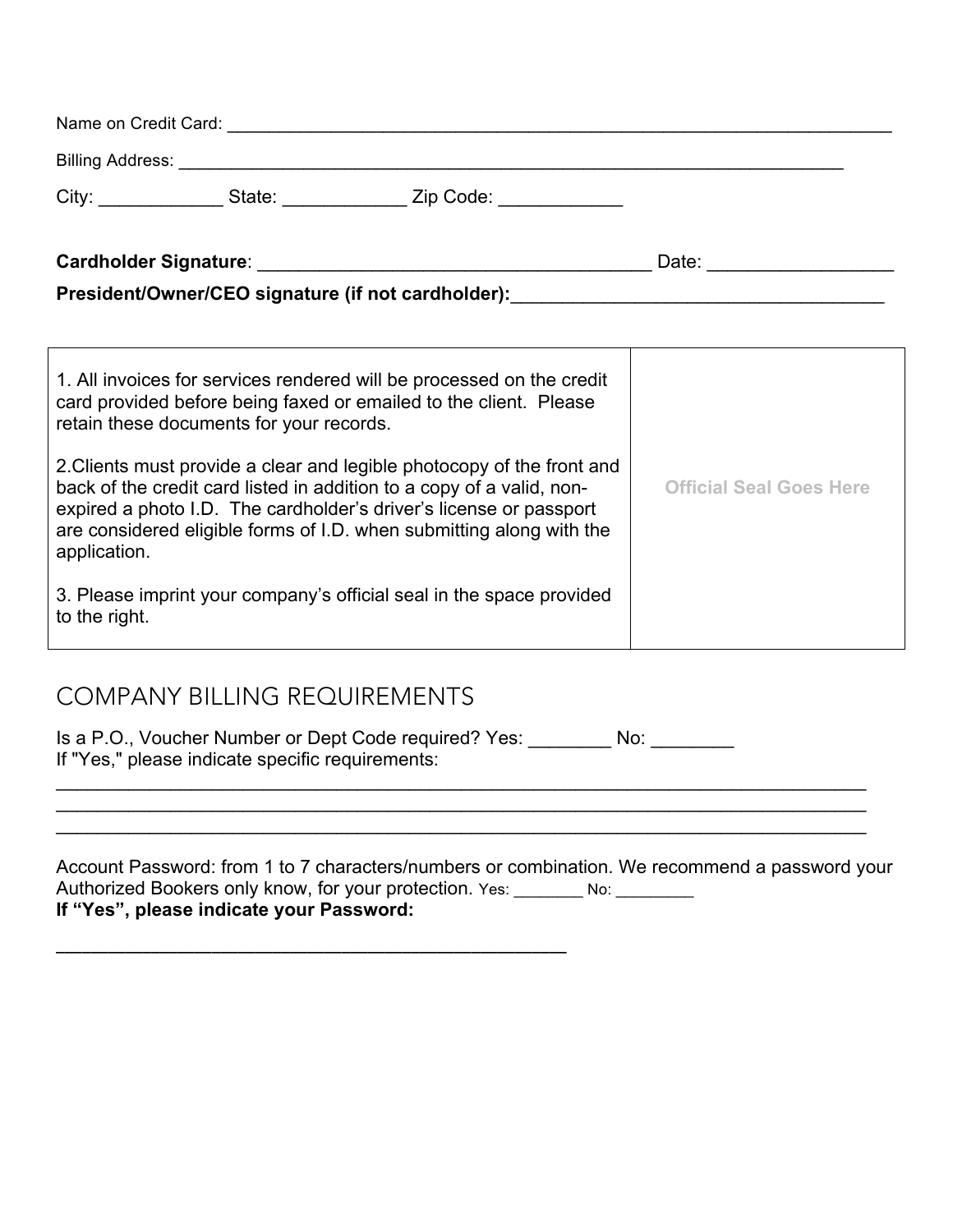#### **Parties Authorized to Book Travel on Behalf of Client**

| <b>Full Name</b> | Dept/division | <b>Phone Number</b> | <b>Fax number</b> | <b>Email Address</b> |
|------------------|---------------|---------------------|-------------------|----------------------|
|                  |               |                     |                   |                      |
|                  |               |                     |                   |                      |
|                  |               |                     |                   |                      |
|                  |               |                     |                   |                      |
|                  |               |                     |                   |                      |
|                  |               |                     |                   |                      |
|                  |               |                     |                   |                      |
|                  |               |                     |                   |                      |
|                  |               |                     |                   |                      |

I hereby authorize all individuals listed above to execute charges on behalf of the client applying for this corporate account, solely at the client's expense, for any transportation service orders through Legends Limousine, Inc. Furthermore, I fully acknowledge that the applying company will be wholly liable for all orders executed by authorized representatives listed here. As the signatory, I understand that it is my obligation to remain aware of all information relating to the usage, charges or fees associated with my corporate account at Legends Limousine, Inc. The only valid method of termination of this contract is in the form of a written and signed instruction from me, the signatory. Lastly, I acknowledge that the aforementioned termination is effective only at the time and date such written confirmation is received by Legends Limousine Inc. at its principal office at 88A 4th Avenue Brooklyn, NY 11217.

### **Individuals Authorized to Partake of Transportation Services**

| <b>Full Name</b> | Dept/division | Credit Card# | Exp. Date | <b>Home Address</b> |
|------------------|---------------|--------------|-----------|---------------------|
|                  |               |              |           |                     |
|                  |               |              |           |                     |
|                  |               |              |           |                     |
|                  |               |              |           |                     |
|                  |               |              |           |                     |
|                  |               |              |           |                     |
|                  |               |              |           |                     |
|                  |               |              |           |                     |
|                  |               |              |           |                     |

*\* Any amendments to above information must be made by client and submitted directly to Legends Limousine, Inc. in order for such changes to take effect.*

The signatory understands and concurs that all quoted service rates supplied by Legends Limousine, Inc. are for estimation purposes only. Ultimate charges will be rendered upon completion of service and will reflect the actual services provided to client. The signatory also acknowledges and agrees that all personal property left in the vehicles is not the responsibility of Legends Limousine, Inc. The signatory understands and assents that any necessary cleaning and/or vehicle damage extending beyond customary wear and tear will result in a minimum fee of \$200.00 to the client. All schedules submitted by Legends Limousine, Inc. agents will be met to the best of the company's ability, however, adherence is not guaranteed. Therefore, Legends Limousine, Inc. is not liable for delays or service interruptions resulting from acts of God, strikes, riots, authorities of law,